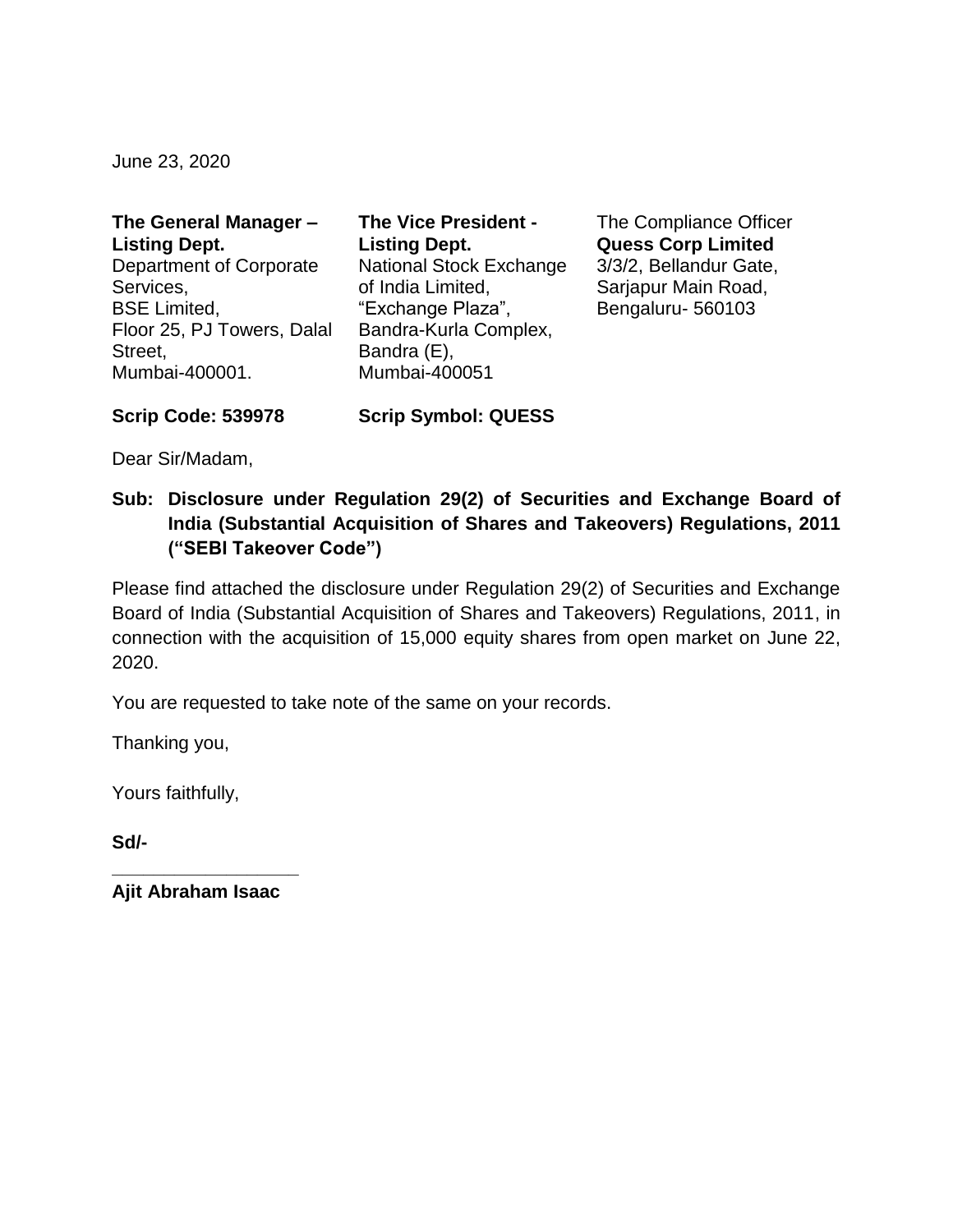## **Format for disclosures under Regulation 29(2) of SEBI (Substantial Acquisition of Shares and Takeovers) Regulations, 2011**

| Name of the Target Company (TC)                                             |                                                | <b>Quess Corp Limited</b> |                   |  |
|-----------------------------------------------------------------------------|------------------------------------------------|---------------------------|-------------------|--|
| Name(s) of the acquirer and Persons                                         | Mr. Ajit Abraham Isaac                         |                           |                   |  |
| Acting in Concert (PAC) with the                                            |                                                |                           |                   |  |
| acquirer                                                                    |                                                |                           |                   |  |
| Whether<br>the<br>acquirer<br>belongs<br>to                                 | Yes                                            |                           |                   |  |
| Promoter/Promoter group                                                     |                                                |                           |                   |  |
| Name(s) of the Stock Exchange(s)                                            | BSE Limited & National Stock Exchange of India |                           |                   |  |
| where the shares of TC are                                                  | (NSE)                                          |                           |                   |  |
| Listed                                                                      |                                                |                           |                   |  |
| Details of the acquisition / disposal as                                    | Number                                         | % w.r.t. total            | % w.r.t. total    |  |
| follows                                                                     |                                                | share/voting              | diluted           |  |
|                                                                             |                                                | capital                   | share/voting      |  |
|                                                                             |                                                | wherever                  | capital of the TC |  |
|                                                                             |                                                | applicable(*)             | $(***)$           |  |
| acquisition<br>under<br><b>Before</b><br>the                                |                                                |                           |                   |  |
| consideration, holding of:                                                  | 1,80,01,401                                    | 12.19%                    | 12.19%            |  |
| a) Shares carrying voting rights<br>of<br>b) Shares<br>the<br>nature<br>in. |                                                |                           |                   |  |
| encumbrance (pledge/ lien/ non-                                             |                                                |                           |                   |  |
| disposal undertaking/ others)                                               |                                                |                           |                   |  |
| c) Voting rights (VR) otherwise than by                                     |                                                |                           |                   |  |
| shares                                                                      |                                                |                           |                   |  |
| d) Warrants/convertible securities/any                                      |                                                |                           |                   |  |
| other instrument that entitles the                                          |                                                |                           |                   |  |
| acquirer to receive shares carrying                                         |                                                |                           |                   |  |
| voting rights in the T C (specify                                           |                                                |                           |                   |  |
| holding in each category)                                                   |                                                |                           |                   |  |
| Total (a+b+c+d)<br>e)                                                       | 1,80,01,401                                    | 12.19%                    | 12.19%            |  |
|                                                                             |                                                |                           |                   |  |
|                                                                             |                                                |                           |                   |  |
| Details of acquisition/sale                                                 |                                                |                           |                   |  |
| a) Shares<br>carrying<br>voting<br>rights                                   | 15,000                                         | 0.01%                     | 0.01%             |  |
| acquired/sold                                                               |                                                |                           |                   |  |
| b) VRs acquired /sold otherwise than                                        |                                                |                           |                   |  |
| by shares                                                                   |                                                |                           |                   |  |
| Warrants/convertible securities/any<br>C)                                   |                                                |                           |                   |  |
| other instrument that entitles the                                          |                                                |                           |                   |  |
| acquirer to receive shares carrying                                         |                                                |                           |                   |  |
| voting rights in the TC (specify                                            |                                                |                           |                   |  |
| holding<br>in<br>each<br>category)                                          |                                                |                           |                   |  |
| acquired/sold<br>Shares                                                     |                                                |                           |                   |  |
| encumbered<br>invoked/<br>$\sqrt{2}$<br>d)                                  |                                                |                           |                   |  |
| released by the acquirer                                                    |                                                |                           |                   |  |